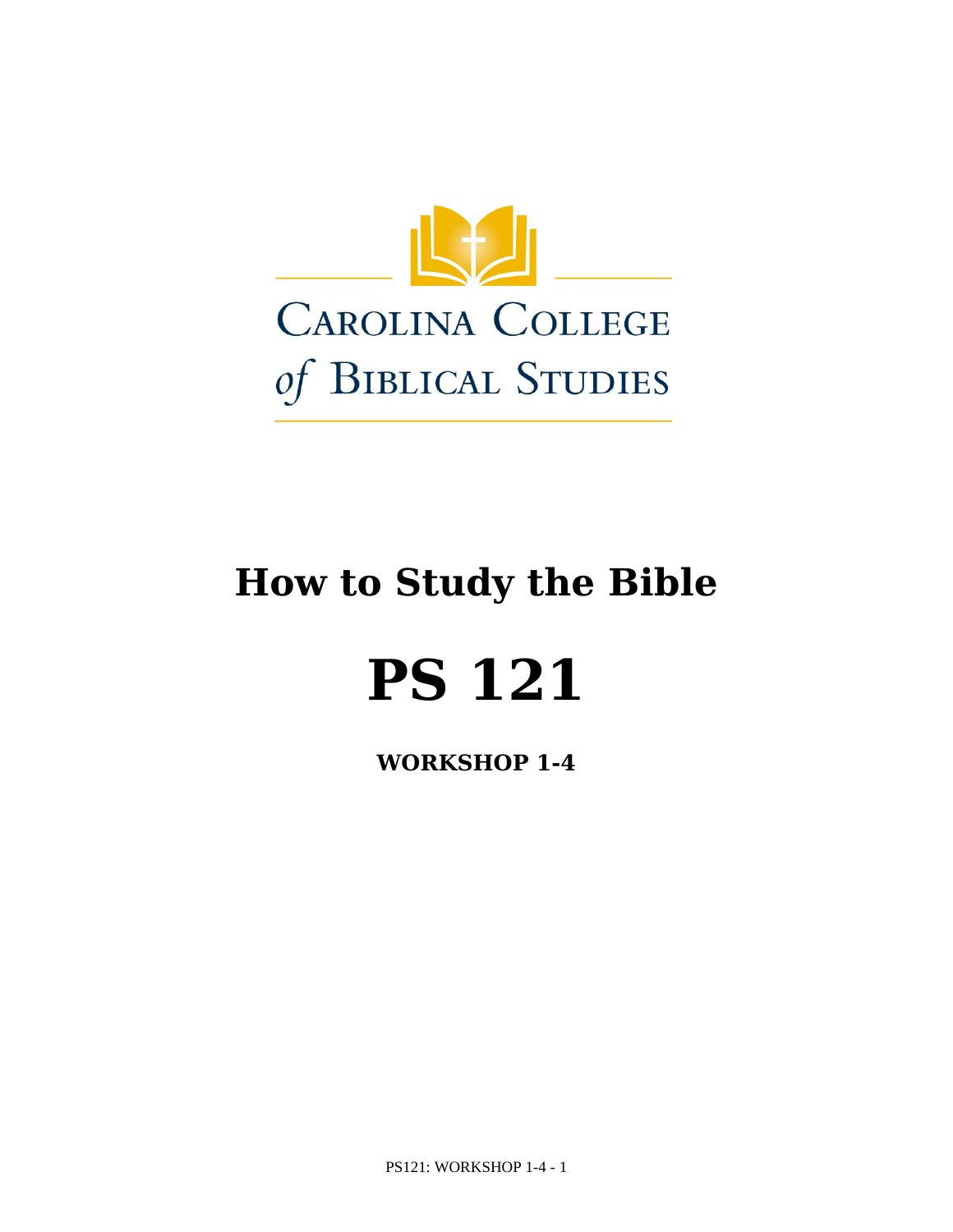# **TABLE OF CONTENTS**

| <b>WORKSHOP ONE</b>                     | $\overline{\mathbf{3}}$ |
|-----------------------------------------|-------------------------|
| <b>WORKSHOP ONE OBJECTIVES</b>          | 3                       |
| <b>WORKSHOP ONE CHECKLIST</b>           | 3                       |
| <b>WORKSHOP ONE ACTIVITIES</b>          | $\boldsymbol{4}$        |
| <b>WEEK ONE SUPPLEMENTAL</b>            | 7                       |
| <b>WORKSHOP TWO</b>                     | 8                       |
| <b>WORKSHOP TWO OBJECTIVES</b>          | 8                       |
| <b>WORKSHOP TWO CHECKLIST</b>           | $\bf{8}$                |
| <b>WORKSHOP TWO ACTIVITIES</b>          | 9                       |
| <b>WORKSHOP TWO SUPPLEMENTALS</b>       | 12                      |
| <b>WORKSHOP THREE</b>                   | 13                      |
| <b>WORKSHOP THREE OBJECTIVES</b>        | 13                      |
| <b>WORKSHOP THREE CHECKLIST</b>         | 13                      |
| <b>WORKSHOP THREE ACTIVITIES</b>        | 14                      |
| <b>WORKSHOP THREE SUPPLEMENTAL</b>      | 17                      |
| <b>ENGLISH GRAMMAR DEFINITION CHART</b> | 17                      |
| <b>WORKSHOP FOUR</b>                    | 18                      |
| <b>WORKSHOP FOUR OBJECTIVES</b>         | 18                      |
| <b>WORKSHOP FOUR CHECKLIST</b>          | 18                      |
| <b>WORKSHOP FOUR ACTIVITIES</b>         | 19                      |
| WORKSHOP FOUR SUPPLEMENTAL              | 22                      |
|                                         |                         |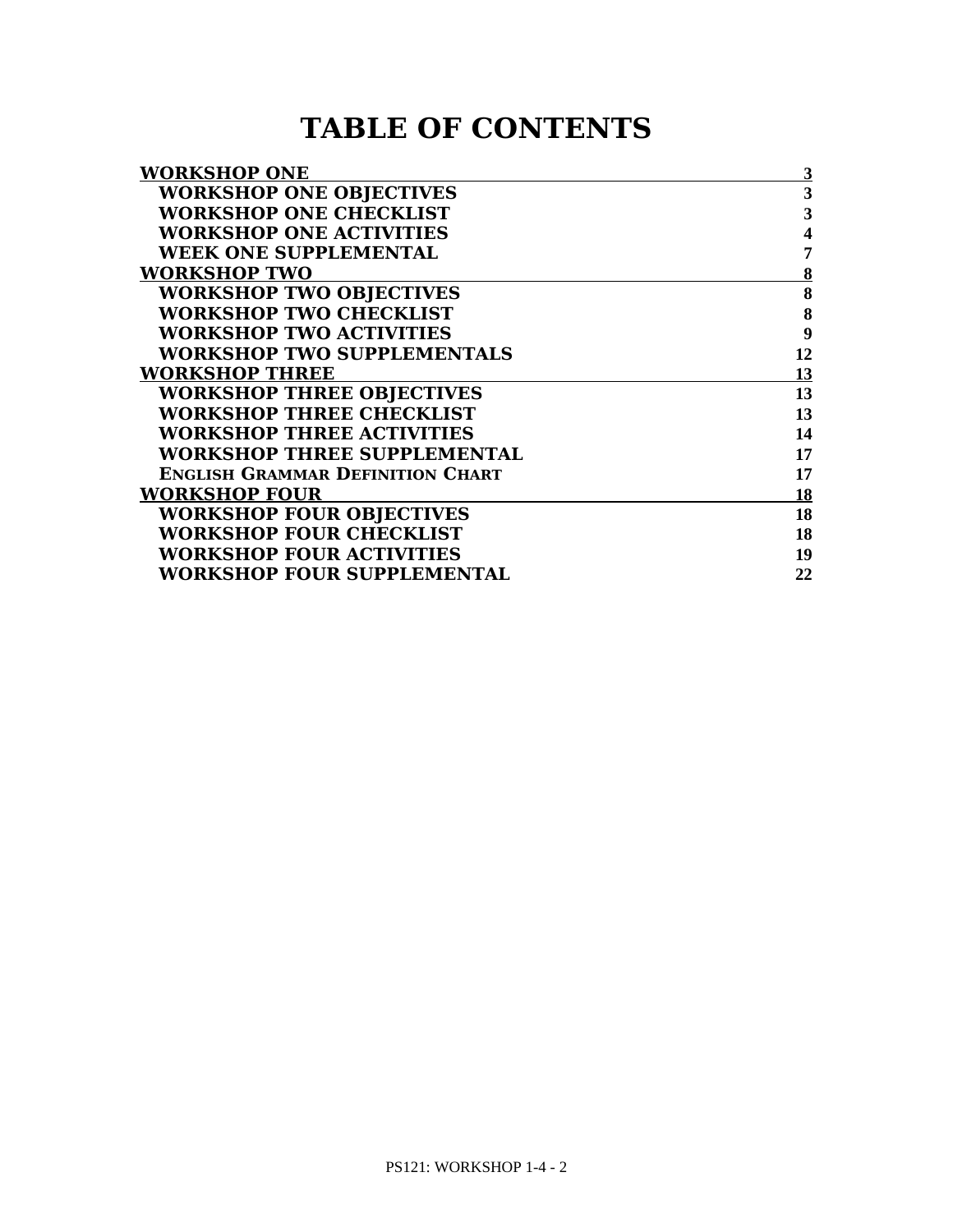# **WORKSHOP ONE OBJECTIVES**

#### **At the completion of this workshop, the student should be able to:**

- 1. Describe the inductive Bible study approach.
- 2. Explain key terms to the inductive Bible study approach.
- 3. Identify common mistakes to reading the Bible.

# **WORKSHOP ONE CHECKLIST**

| <b>Preparation</b> | Read the Introduction and Chapters 1-2 of<br>the Korver textbook<br>Read Chapters 1-7, 28 of the Hendricks $\&$<br>$\bullet$<br>Hendricks textbook<br>Read the book of Philippians |
|--------------------|------------------------------------------------------------------------------------------------------------------------------------------------------------------------------------|
| <b>Discussion</b>  | Introductions<br>$\bullet$<br><b>Inductive Study Discussion</b>                                                                                                                    |
| <b>Submissions</b> | Inductive vs Deductive Case Study<br><b>Common Errors Interview</b>                                                                                                                |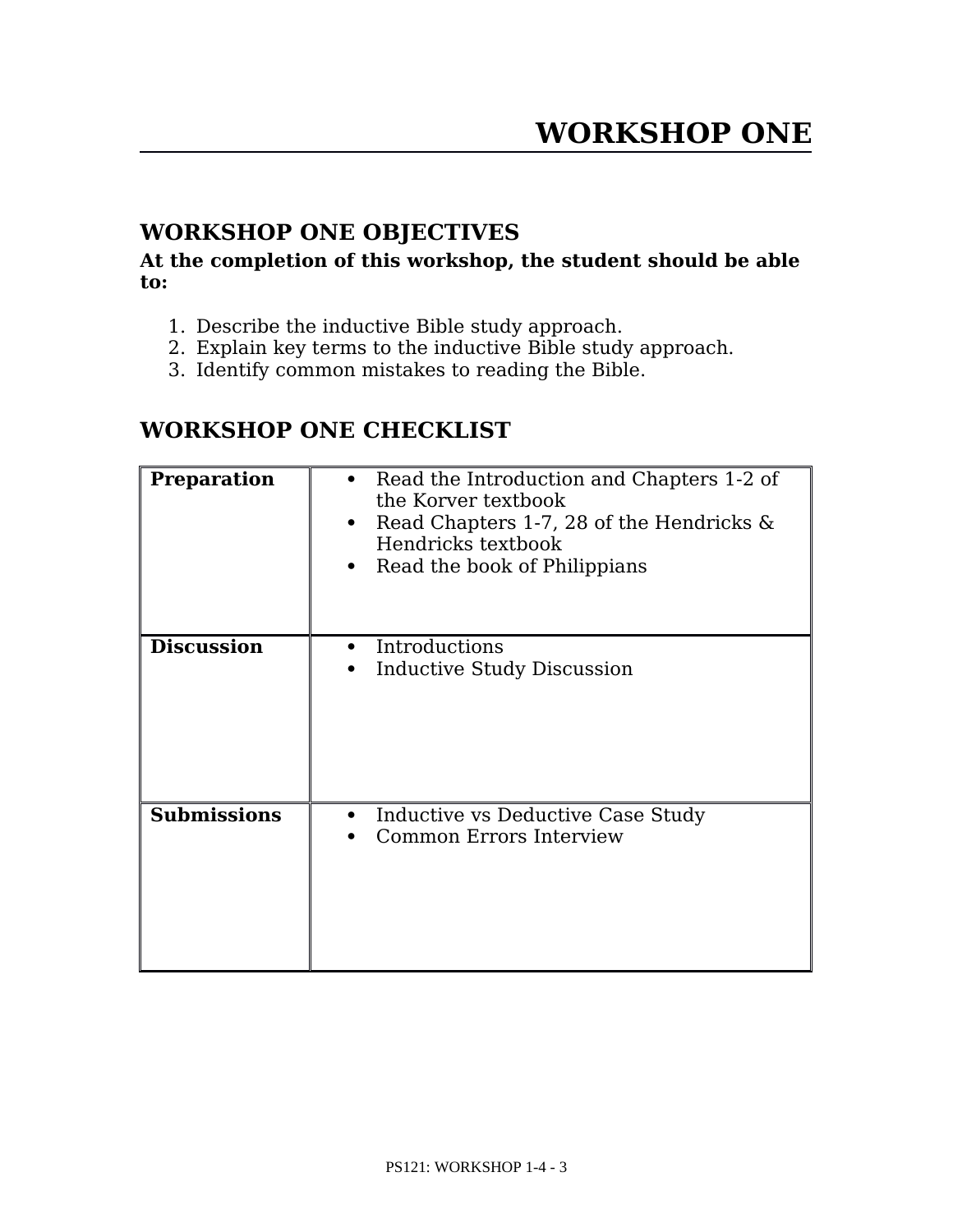# **WORKSHOP ONE ACTIVITIES**

#### **ONE: INTRODUCTIONS**

#### **Instructions**

This course is focused on developing specifc Bible studying skills. This week we will lay a foundation with key defnitions of the inductive method in a hands-on approach. For the course as a whole, note that you follow the instructions set forth in the weekly Workshop Guides and not what are assigned in the textbooks. One other tip is that when completing assignments, rely heavily on the Korver textbook.

For Workshop One, an interview is required. You will need to make the proper arrangements immediately in order to complete the assignment by the end of the week.

As you enter this course, prepare to introduce yourself in an *Introduction Sharing* experience.

#### **TWO: INDUCTIVE STUDY DISCUSSION**

*Describe the inductive Bible study approach.*

#### **Instructions**

Since the heart of this course is the inductive approach, being able to describe and explain it is a clarifying process to comprehending its meaning. Assimilating the key defnitions and expanded upon by a clear description of the inductive approach will assist your success throughout the course. More importantly, it will guide your personal Bible studies.

 **Discuss** the inductive Bible study approach as if you are directly responding to your friend's question in the scenario below.

*You step out of the classroom, having just fnished reading the introduction and chapter 1 of our Korver textbook. A friend stops and asks, "What are you reading?" You reply with excitement, "This awesome book is describing the inductive Bible study approach!" Your friend gives you a blank stare and asks, "What is that?"*

General Instructions for All Discussions Boards: o Comments: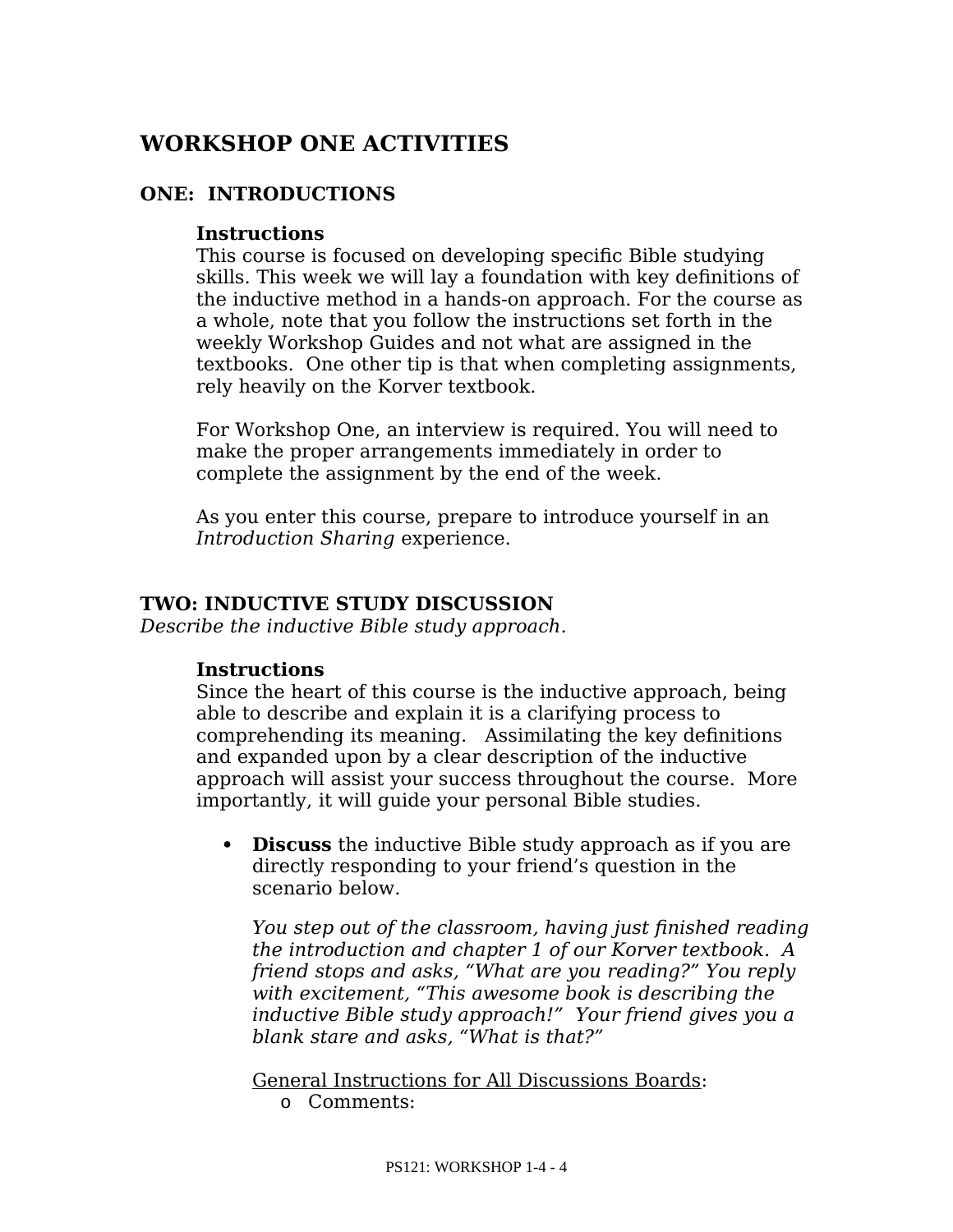- In each discussion board, you will be required to post a signifcant, substantive response to the topic presented. Your response must be submitted frst, before you will be able to see your classmates' interactions. Thus, do not wait until they have commented before you submit your own work.
- Students must submit their original comment no later than the  $4<sup>th</sup>$  day of the week (this is what Populi means by "due"). All discussions are due by 11:59 p.m. ET.
- The student's original comment should meet the minimum word count of 150 words, unless otherwise stated in the post itself.
- For full credit, be sure to show course integration by referencing/citing the reading and/or videos as appropriate.
- o Replies:
	- After classmates have submitted their posts, you should reply to at least 2 other classmates. These interactions must be substantive, and they must be at least 50 words per response. Replies such as, "I agree!" will not receive credit.
- o Grading:
	- Discussions comments and replies will be graded using the Discussion Board Rubric available in Populi.

## **THREE: INDUCTIVE VS DEDUCTIVE CASE STUDY**

*Explain key terms to the inductive Bible study approach.*

#### **Instructions**

Many important aspects of the inductive approach are presented and described within the Introduction and Chapter 1 of the Korver textbook. Because of their importance, two key terms must be defned as they express the heart of this approach. They distinguish an inductive approach from a deductive approach. Clearly understanding the key terms is crucial to grasping foundational ideas for the inductive Bible study approach.

• **Read** the scenario provided below.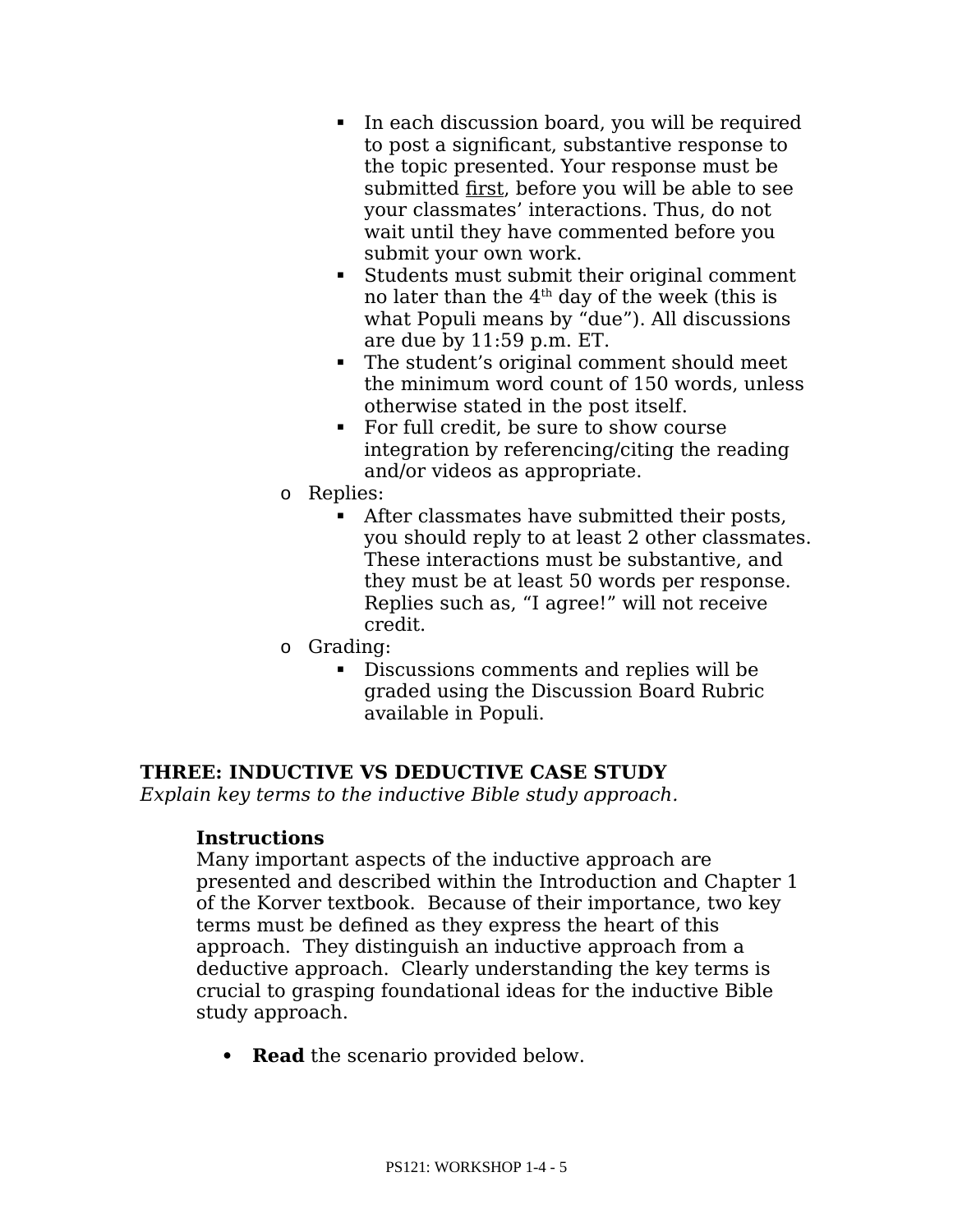*A wife, wakened in the night, overhears her husband talking on the phone. She hops out of bed, heads to the living room, and demands to know who he is talking to. "I am talking to a salesman," the husband says rather sheepishly. "Oh, really?" the wife says as she yanks the phone, shouting "who is this?" "This is your car insurance agent." The wife refuses to believe it and shouts, "At 1:00 AM?" "Yes ma'am, it is only 5:00 PM here." The wife slams the phone down and hollers at her husband, "She sounds hideous!" The husband ofers a response. "Well, she is a he. That was our car insurance agent. I am an hour late on a policy payment and he had just said he would drop the late fee when you ran in here jumping to conclusions."*

- **Reflect** on the case study's consequences of deductive reasoning.
- **Write** a 1-page response explaining how an inductive approach can avoid these consequences. Make a connection to Bible study by noting the results of deductively studying the Bible. Conclude your analysis by providing defnitions from the Korver textbook for the two key terms of hermeneutics and the inductive method.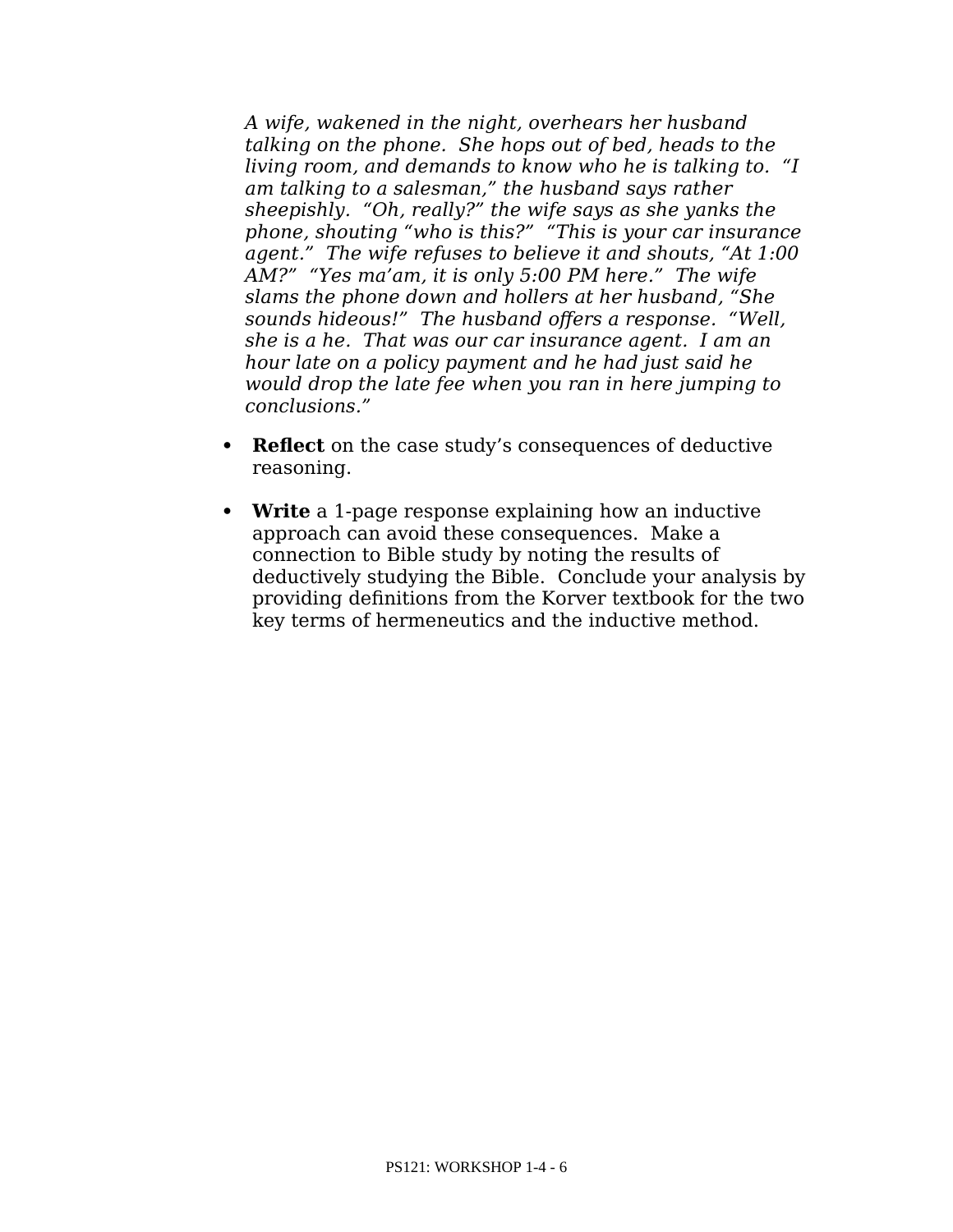#### **FOUR: COMMON ERRORS INTERVIEW**

*Identify common mistakes to reading the Bible.*

#### **Instructions**

 $\bullet$ 

Numerous mistakes can be made in violation of the principle of plain meaning. These mistakes are usually not intentional but are quite common. Ignoring the principle of plain meaning can be a dangerous practice with many ill-efects for ourselves and for those to whom we communicate. By identifying these common mistakes, you can make a commitment to avoid repeating them.

- **Conduct** an interview with a spiritual leader, perhaps at your church. Ask the interviewee who you select the following questions:
	- o Why do people often misquote Scripture in attempting to make their point?
	- o Why do so many easily read social media updates, but put off seriously reading the Bible?
	- o In your opinion, what is the most challenging part of Bible study?
- **Write** a 1-page response refecting on the answers from the interview, expressing your personal commitment to studying the Bible, and determination to avoid the common errors of Bible study.
	- o Include at least one Scripture reference that is relevant to your commitment.
	- o Also include an introductory paragraph describing the spiritual leader and setting, using a frst name only.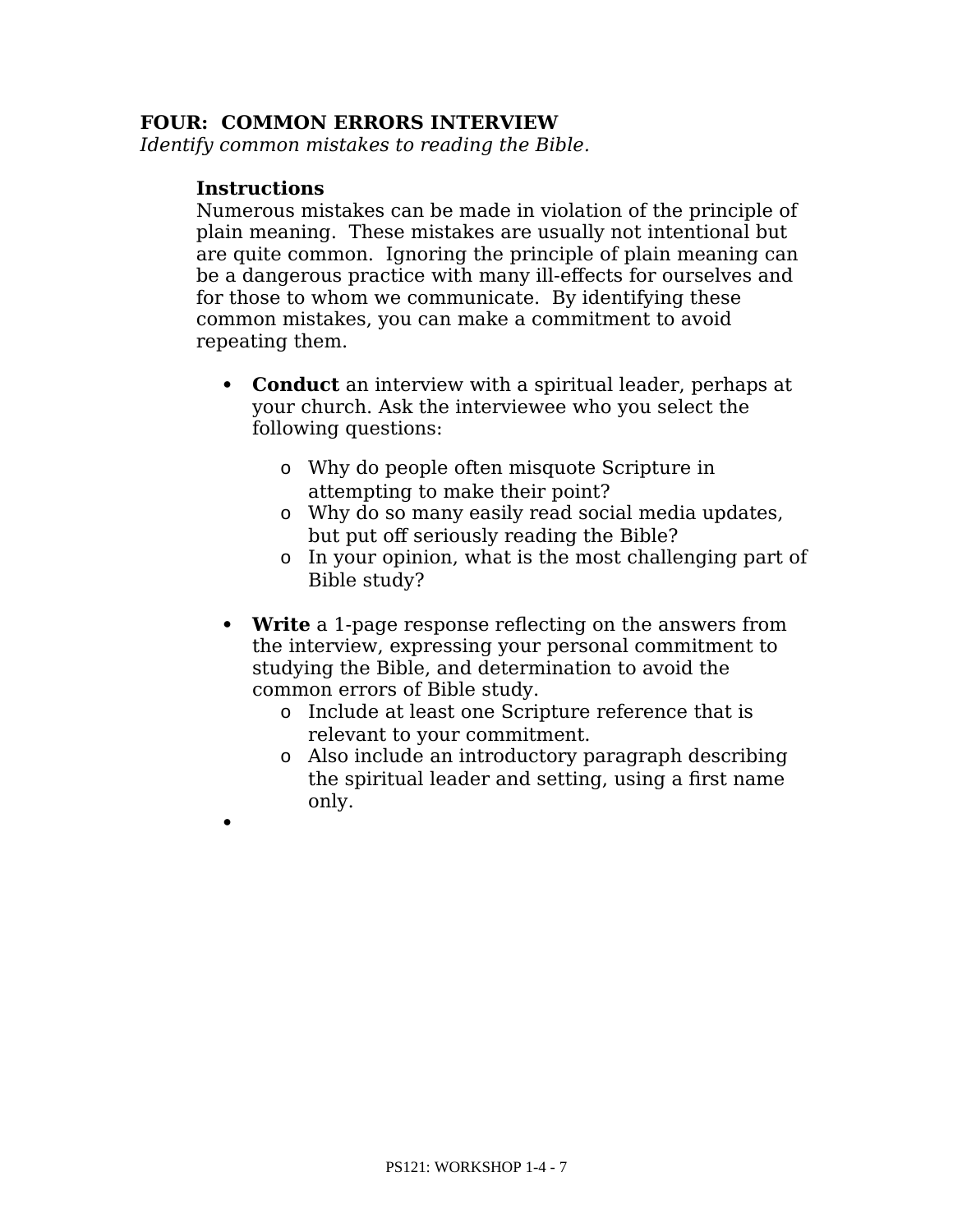# **WORKSHOP TWO OBJECTIVES**

#### **At the completion of this workshop, the student should be able to:**

- 1. Defend the importance of context.
- 2. Discover the literary context.
- 3. Clarify the theological context.

# **WORKSHOP TWO CHECKLIST**

| <b>Preparation</b> | Read Chapters $3 \& 6$ of the Korver textbook<br>Read Chapters 15, 29-31, 33 of the<br>Hendricks and Hendricks textbook<br>Read the book of Philippians |
|--------------------|---------------------------------------------------------------------------------------------------------------------------------------------------------|
| <b>Discussion</b>  | <b>Importance of Context Discussion</b>                                                                                                                 |
| <b>Submissions</b> | Literary Case Study<br>$\bullet$<br>Theological Context Chart<br><b>Writing Structure Exercise</b>                                                      |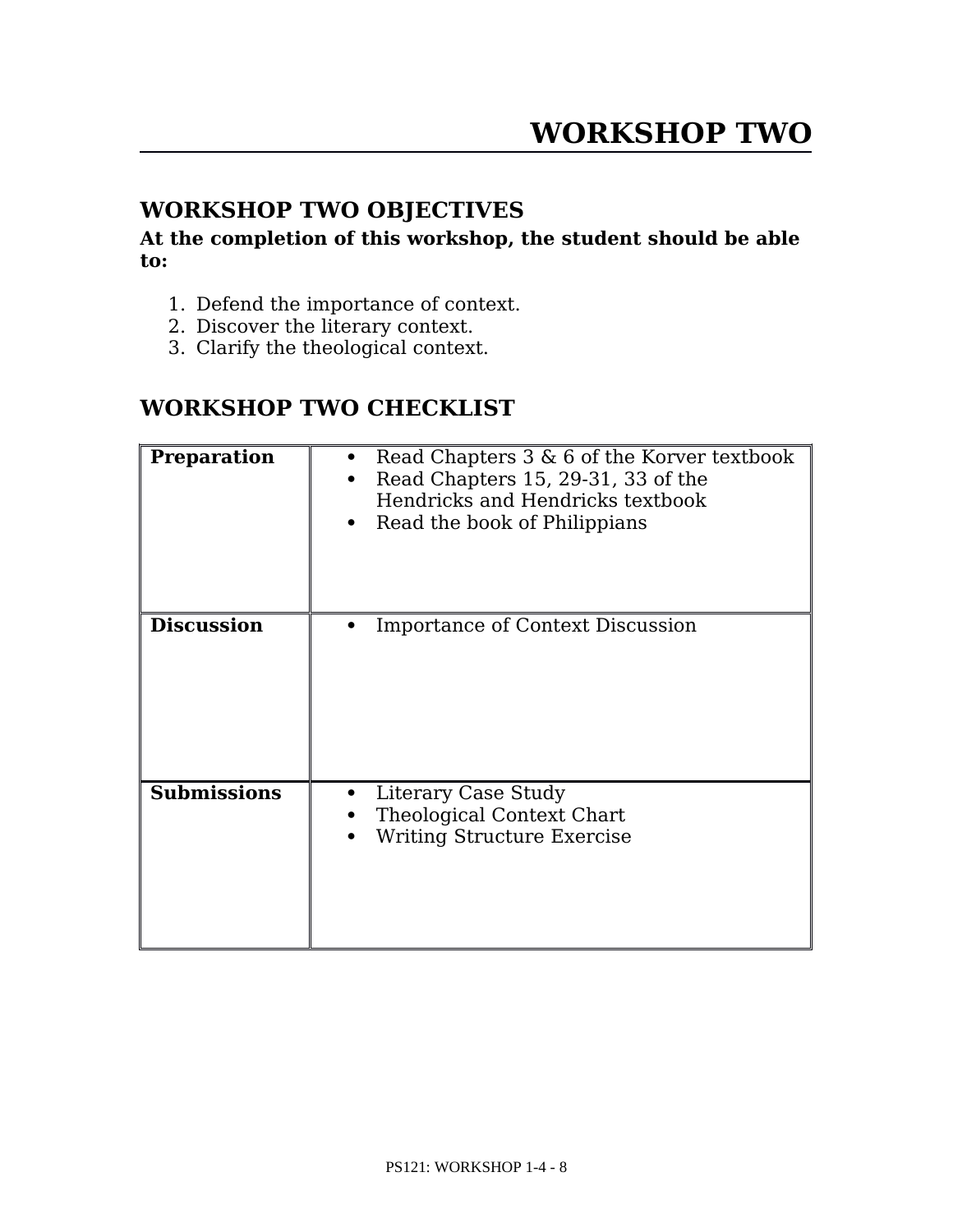# **WORKSHOP TWO ACTIVITIES**

This week, let's learn how to honor and respect the Bible by acknowledging context. Learn all you can about context. This is the heart of inductive Bible study. Specifcally, we will concentrate on the Literary and Theological context boxes. Additionally, we will begin a review of grammar noting its importance in the inductive Bible study approach.

#### **ONE: IMPORTANCE OF CONTEXT DISCUSSION**

*Defend the importance of context.*

#### **Instructions**

In the inductive, exegetical approach to studying the Bible, context is key. Indeed, context is king. But why is that true? What diference does context make? How important is context when biblical words have more than one meaning (i.e., save)? When Bible words have more than one meaning, how familiar are you with the "range of meaning" concept also known as the semantic range?

- **Read** why context is all-important as explained by Korver and Hendricks & Hendricks.
	- o First, do you agree that context as key?
	- o Second, can you describe its importance from your own personal conviction?
	- o Third, recognize we will follow Korver's context boxes (Literary, Theological, Historical, and Book) understanding Hendricks and Hendricks' labels (Literary, Historical, Cultural, Geographic, Theological) are contained within them. Provide a one-sentence summary of each of Korver's four context boxes.
- **Discuss** context's importance in this discussion forum.

#### **TWO: LITERARY CASE STUDY**

*Discover the literary context.*

#### **Instructions**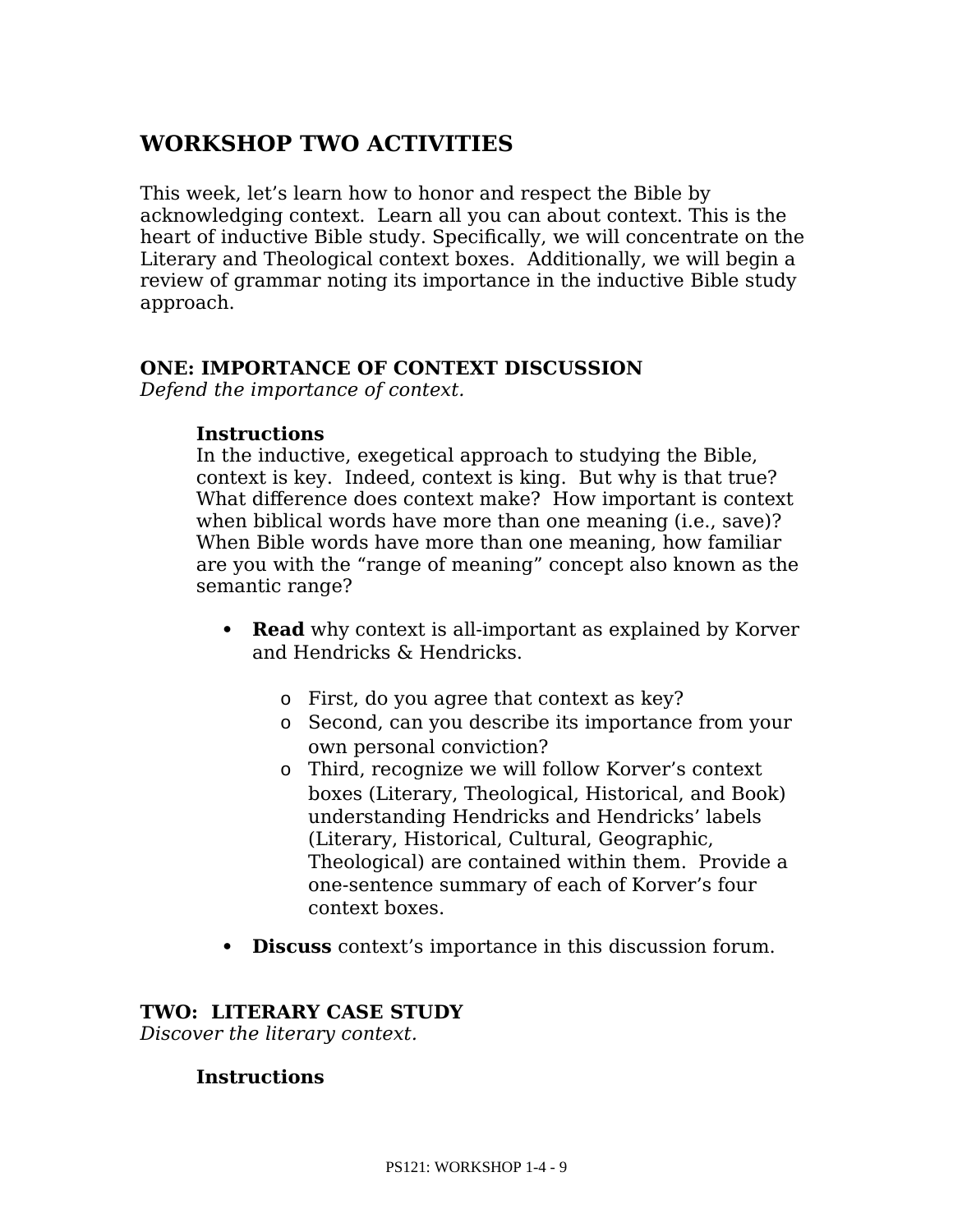Once you realize the types of literature the Bible uses, the literary context is perhaps the easiest context box to recognize. Knowing the types of literature contained within the Bible gives you the ability to confdently declare the type of literature for any given Bible text. A discovery mentality will assist you in consistently setting this context box frst.

- You are preparing to teach the concept of the Literary Context at Carolina College of Biblical Studies. Your opening section is to provide the dominate type of literature for these books of the Bible.
- **List** the predominant type of literature for the following Books: Genesis, Exodus, Leviticus, 1 Chronicles, Psalm, Proverbs, Ecclesiastes, Isaiah, Jeremiah, Zechariah, Malachi, Matthew, Acts, Ephesians, Philippians, Colossians, Hebrews, and Revelation.

List the books like this:

- Genesis Story/Narrative
- Exodus Story/Narrative

#### **THREE: THEOLOGICAL CONTEXT CHART**

*Distinguish the historical context.*

#### **Instructions**

Several aspects of the theological context must be distinguished in order to inductively interpret a Bible text. A classical dispensational viewpoint in setting the theological context for the Book of Philippians is to set the dispensation as the Church Age, sometimes referred to as the Age of Grace. It also commonly views the New Covenant applying certain spiritual benefts to believers in the Church Age. The people are identifed as the Church.

Being a careful observer of what the Bible actually says is an important prerequisite to interpreting what the Bible means. To develop a keen sense of observation skills, read the Bible honoring the principle of plain meaning. Taking the words at face value enables the careful reader to view the theological context throughout the Bible. The Theological Context box focuses on the relationships between the dispensations, covenants, and people groups. Remember, there are three main people groups throughout the Bible (1 Cor. 10:32). Though we all retain our own individual identities, contextually, there are three main groups.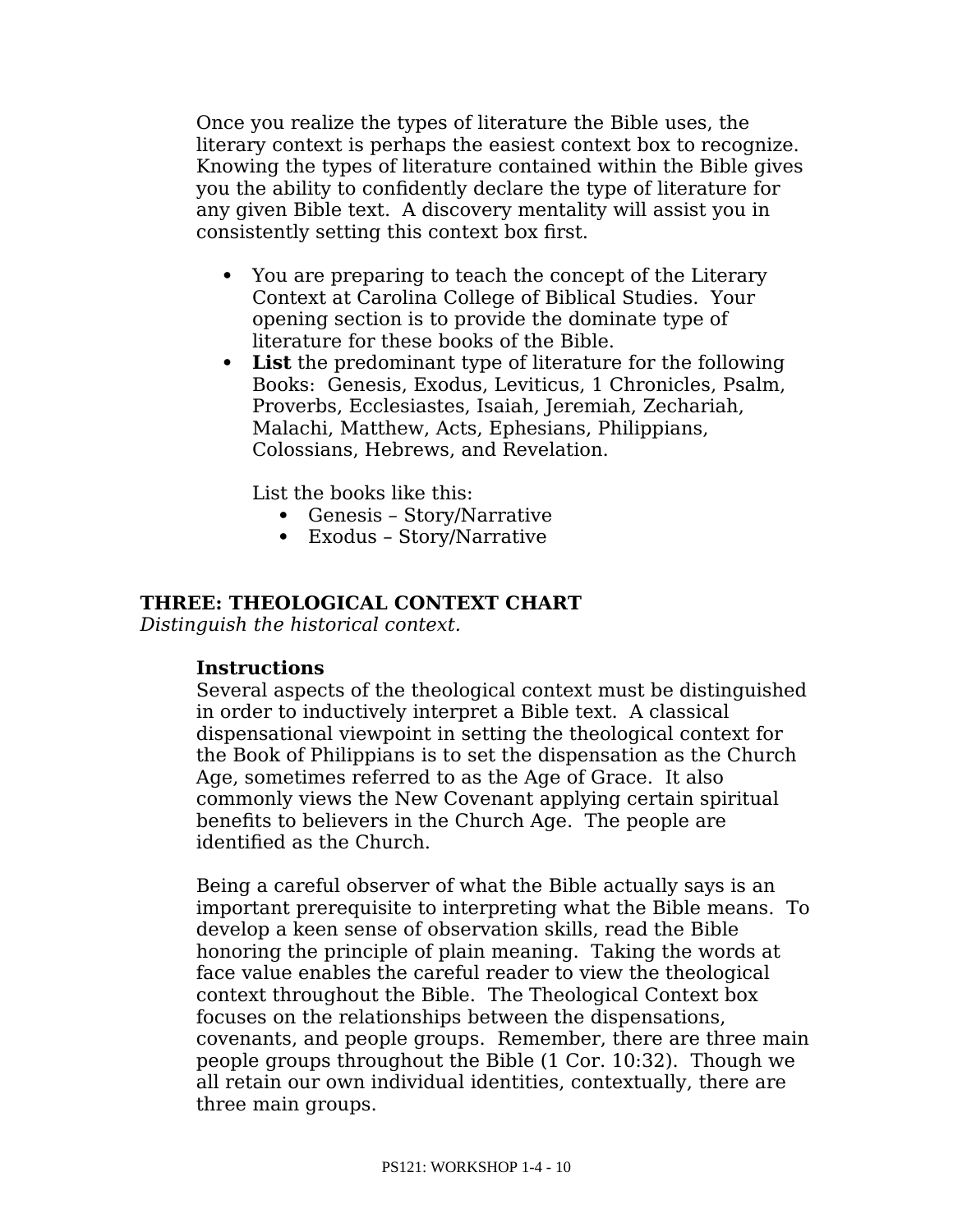- Following Korver's example in Chapter 3 (page 50), **use** the chart to list the dispensation, covenant, and people group for each of these books in the Bible.
- **Complete** the Theological Context Chart

| <b>Bible</b> | <b>Dispensation</b> | Covenant | <b>People Group</b> |
|--------------|---------------------|----------|---------------------|
| <b>Book</b>  |                     |          |                     |
| Leviticus    |                     |          |                     |
| Isaiah       |                     |          |                     |
| Ephesians    |                     |          |                     |
| Colossian    |                     |          |                     |
|              |                     |          |                     |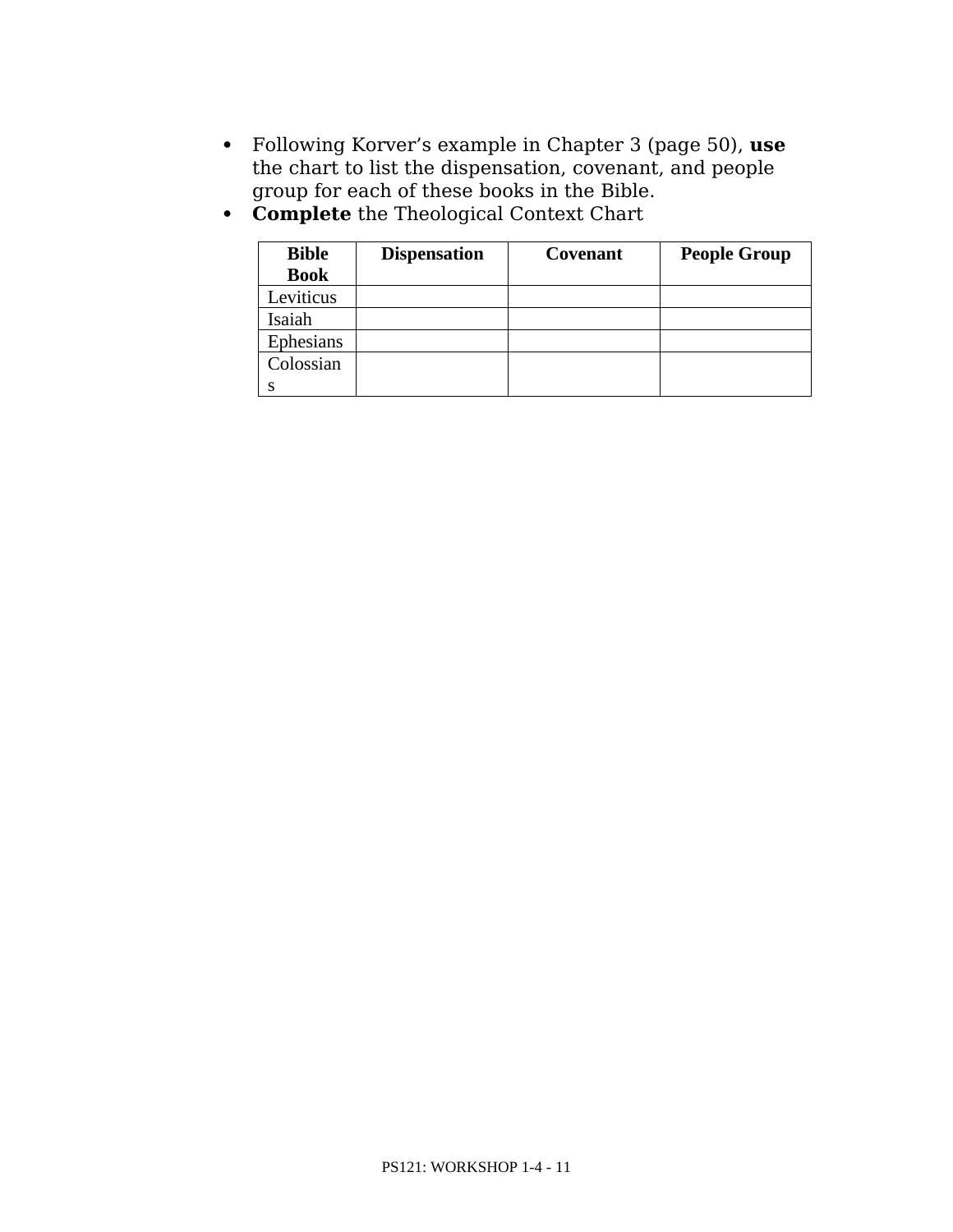#### **FOUR: WRITING STRUCTURE EXERCISE**

*Demonstrate efective sentence and paragraph structure.*

#### **Instructions**

Every sentence and paragraph have structure that forms the foundation and specifc shape of the paragraph. Gaining experience in observing sentence and paragraph structure is invaluable to your inductive practice. Sharpen your skills of Bible study by improving an ability to observe grammatical structure.

 Following the explanations of the Korver textbook in chapter 6, **provide** two examples of each of the following from the Book of Philippians. An example is provided for you.

Explanations: 1. 2. Contrasts: 1. 2. Continuations 1. 2. Repetitions 1. 2. Comparisons 1. 2. Summarizations: 1. "Therefore" 2:1 2.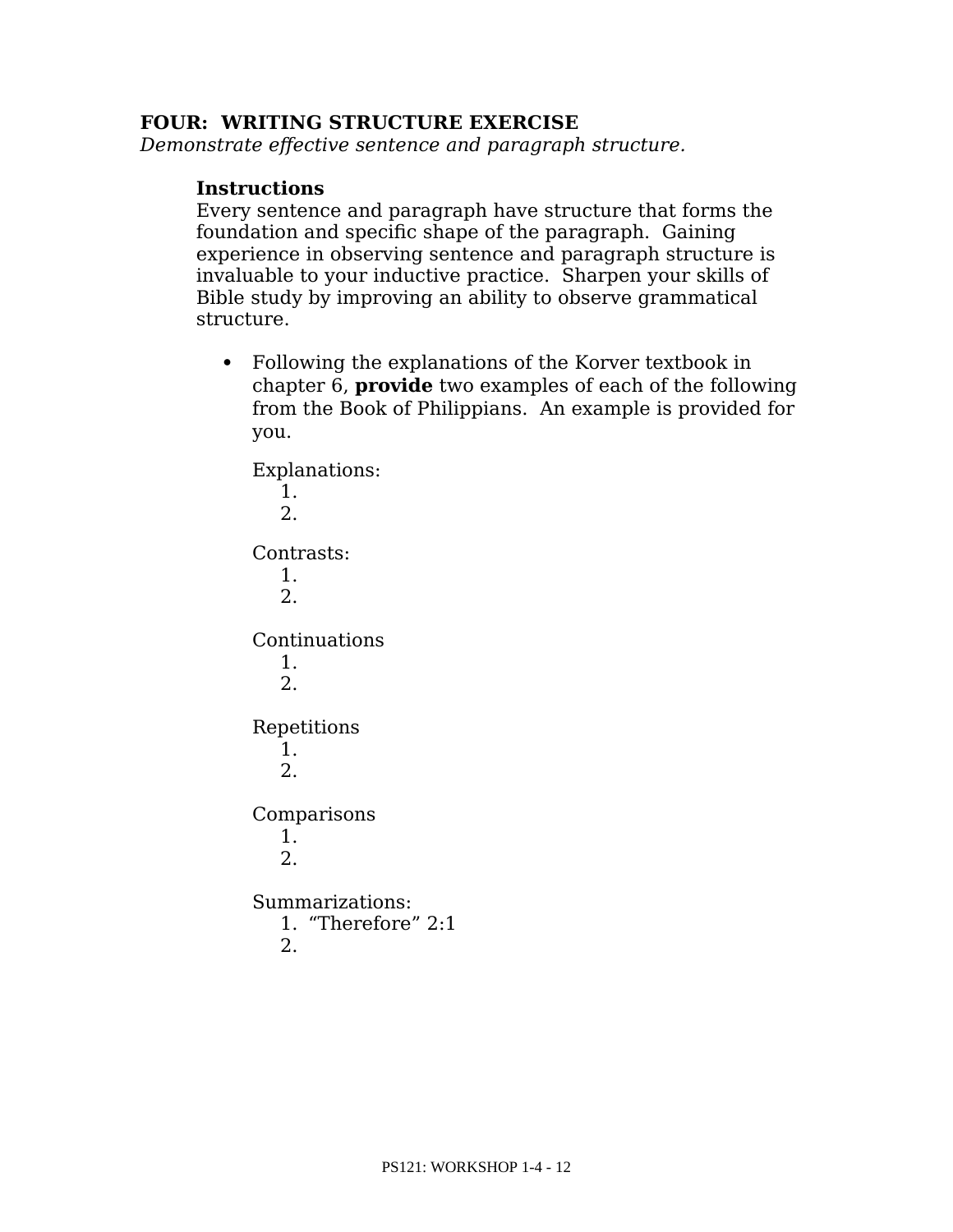# **WORKSHOP THREE OBJECTIVES**

**At the completion of this workshop, the student should be able to:**

- 1. Distinguish historical context.
- 2. Clarify key concepts of English grammar
- 3. Discover biblical details through the rules of English grammar.
- 4. Discuss the importance of the principle of grammar in Bible study.

# **WORKSHOP THREE CHECKLIST**

| <b>Preparation</b> | Read Chapters $4 \& 7$ of the Korver textbook<br>Read Chapters 9 & 15 of the Hendricks and<br>Hendricks textbook<br>Read the book of Philippians |
|--------------------|--------------------------------------------------------------------------------------------------------------------------------------------------|
| <b>Discussion</b>  | <b>Historical Context Discussion</b>                                                                                                             |
| <b>Submissions</b> | English Grammar Definition Chart<br><b>English Grammar Observation Exercise</b><br><b>English Grammar Interview</b>                              |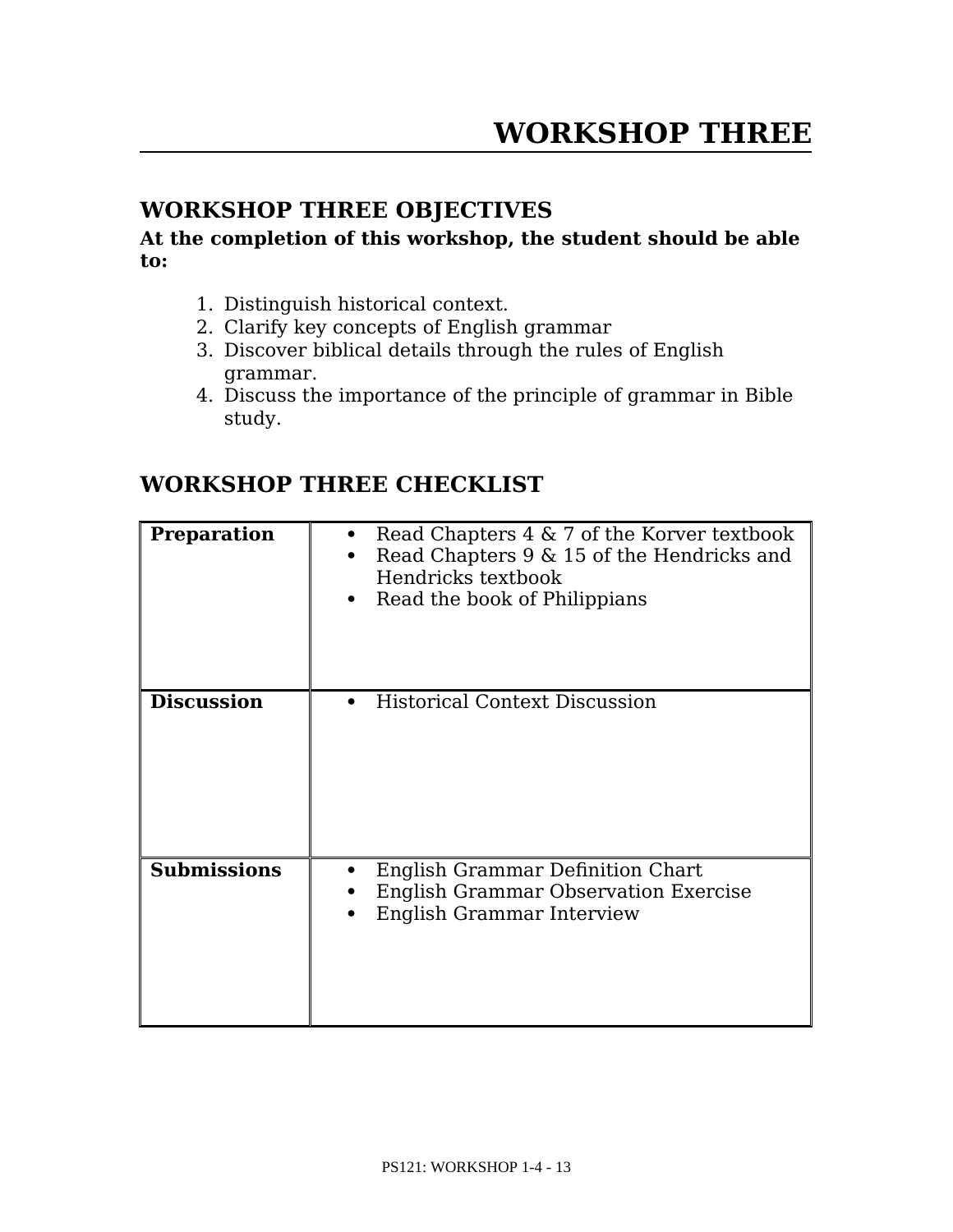# **WORKSHOP THREE ACTIVITIES**

This week, let's continue to learn how to honor and respect the Bible by acknowledging context. Specifcally, we will concentrate on the Historical Context box. Furthermore, we will continue our review of grammar.

For Workshop Three, an interview is required, so you will need to make the proper arrangements immediately in order to complete the assignment by the end of the week.

#### **ONE: HISTORICAL CONTEXT DISCUSSION**

*Distinguish the historical context.*

#### **Instructions**

Being a careful observer of what the Bible actually says is an important prerequisite to interpreting what the Bible means. To develop a keen sense of observation skills, a thorough review of the historical context will open many doors to promoting the inductive approach and to preventing a deductive approach. Train yourself to avoid rushing through setting the historical context by repeatedly reading a particular text exercising careful observation skills.

- **Read** the book of Philippians
- **List** 15 observations of the author's situation. A chapter and verse are required for each observation. Follow this example and begin your list with these:

Observations of the author's situation.

- 1. The author is joyful. 1:4
- 2. The author is in prison. 1:7
- **List** 15 observations of the (original) readers' situation. A chapter and verse are required for each observation. Remember, you are not recording any instructions the readers received. Importantly, always observe to see if there are indications the author is writing to believers. Follow this example and include these in your list:

Observations of the readers' situation.

1. There were inter-personal problems. 4:2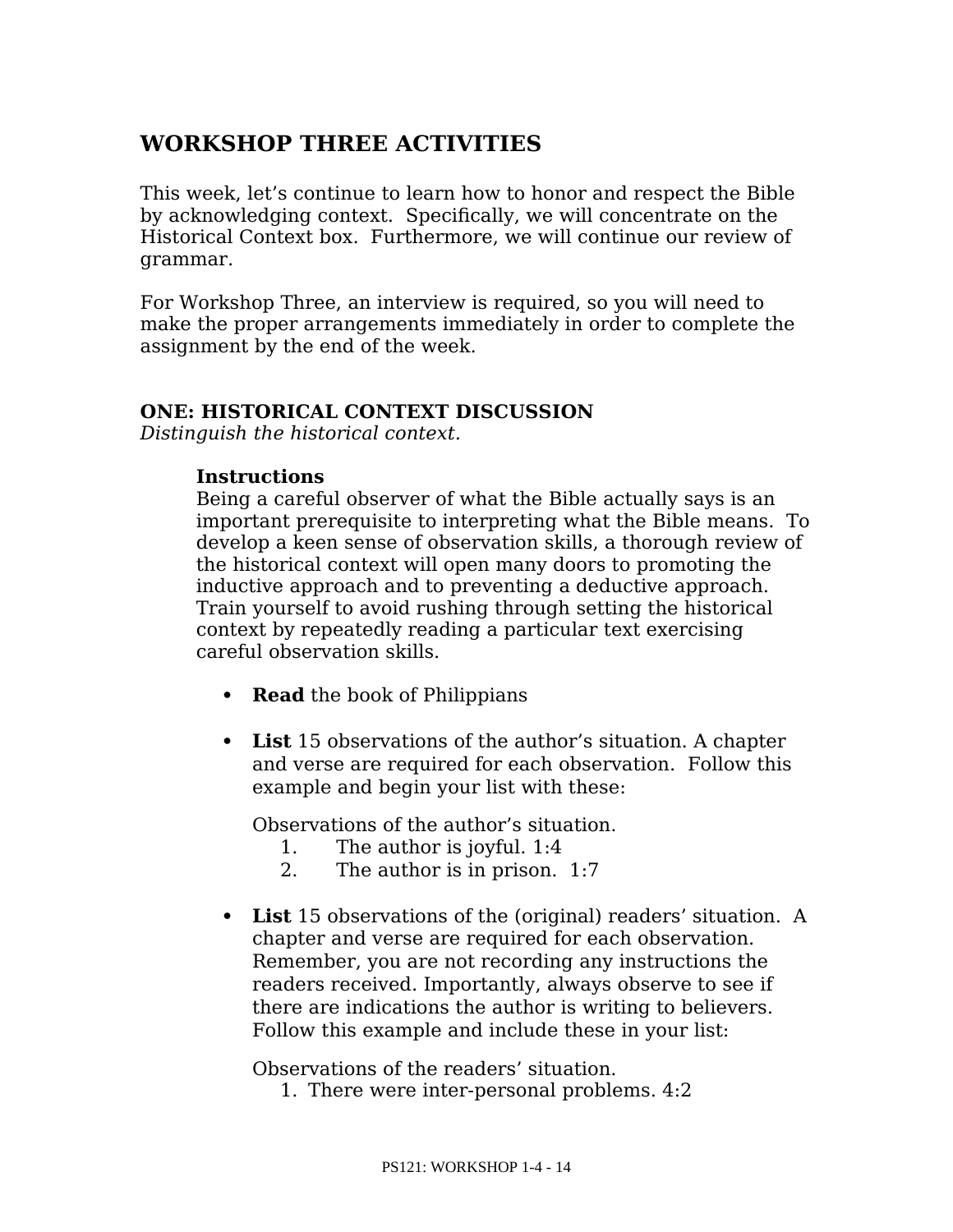- 2. They supported Paul fnancially. 4:15
- 3. They supported Paul at least twice. 4:16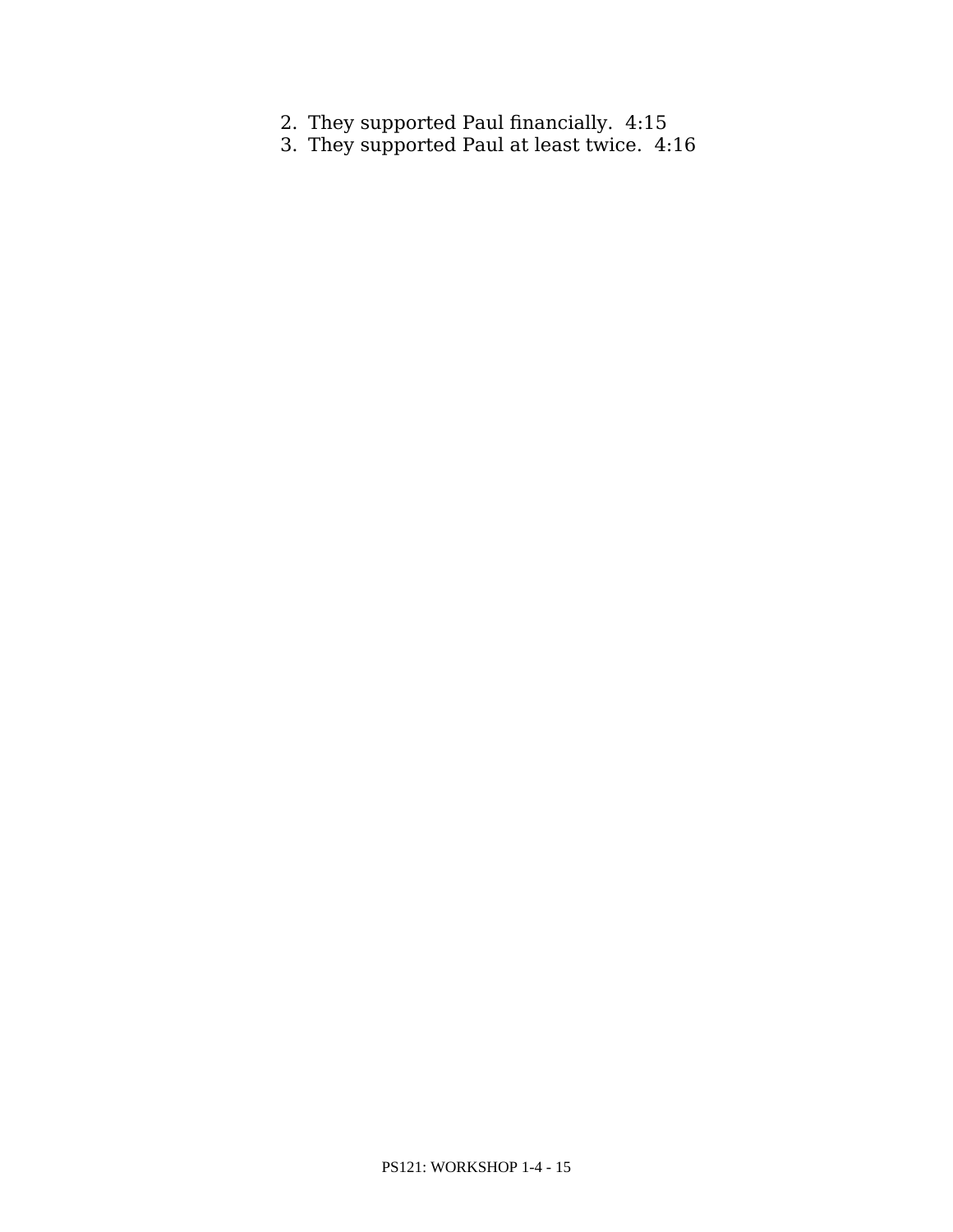#### **TWO: ENGLISH GRAMMAR DEFINITION CHART**

*Discover the literary context.*

#### **Instructions**

Paragraphs are the key unit of thought in written communication. Every paragraph consists of one or more sentences. A sentence is diferent words connected together to form a structured thought. Grammatical laws govern that structure. Like the standards for bricks, plywood, and studs in the building code, so grammatical laws bind sentences together. Grammar largely determines what the sentence means.

 **Provide** a brief defnition or description of each element of grammar below. Note that some of these terms were covered in the preceding Workshop and found in Korver Chapter 6. Two examples have been provided for you.

| <b>TERM</b> | <b>Meaning</b>                                                                                                    |
|-------------|-------------------------------------------------------------------------------------------------------------------|
| Subject     | Who is doing the acting?                                                                                          |
| Verb        |                                                                                                                   |
| Object      |                                                                                                                   |
| Modifier    |                                                                                                                   |
| Preposition |                                                                                                                   |
| Conjunction |                                                                                                                   |
| Noun        | A person, place, or thing, or quality, that may be used<br>as either the subject of the sentence or the object of |
|             | the sentence.                                                                                                     |
| Gerund      |                                                                                                                   |
| Pronoun     |                                                                                                                   |
| Adjective   |                                                                                                                   |
| Adverb      |                                                                                                                   |

English Grammar Defnition Chart

#### **THREE: ENGLISH GRAMMAR OBSERVATION EXERCISE**

*Discover biblical details through the rules of English grammar.*

#### **Instructions**

Written communication has many rules too. A good writer will know and adhere to these rules. God the Holy Spirit wrote the Bible using people (2 Tim 3:16; 2 Pet. 1:21), and He knows and understands how humans communicate and since He desires those who read the Bible to understand it. He revealed God's message to us using rules of written communication. These rules include, though they are not limited to, grammatical principles.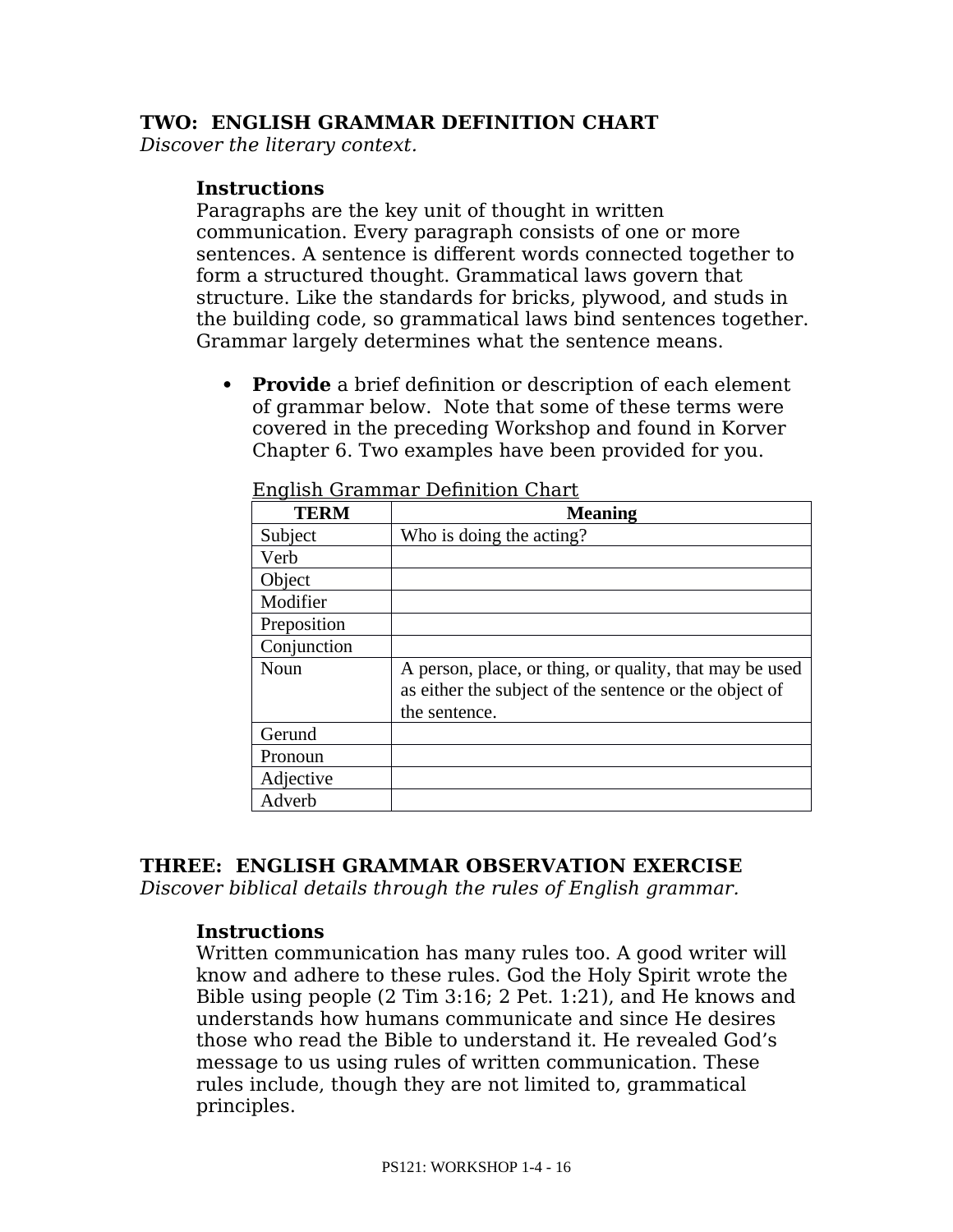To assist our progress with improved observation skills moving us along to interpretation, complete this exercise as instructed:

- 1. Find at least 5 nouns in the book of Philippians. Note the chapter and verse for each.
- 2. Find at least 5 proper nouns in the book of Philippians. Note the chapter and verse of each.
- 3. Find at least 3 gerunds in the New Testament letters. Note the chapter and verse for each.
- 4. Find at least 5 verbs/participles in Philippians. Note chapter, verse, AND tense (past, present or future).
- 5. Locate at least 5 adjectives in Philippians. Note chapter and verse for each.
- 6. Find at least 3 adverbs in Philippians. Note chapter and verse for each.

#### **FOUR: ENGLISH GRAMMAR INTERVIEW**

*Discuss the importance of the principle of grammar in Bible study.*

#### **General Instructions**

If you are to read the Bible well, you must discover and appreciate the grammatical relationships of words in the sentences. Grammatical rules govern the flow of sentences and largely determine sentence meanings. A healthy discussion of the importance of the principle of grammar in Bible study continues your search of the inductive Bible study approach.

- **Conduct** an interview with a former or current teacher (or someone similar), perhaps at your church.
- Ask the interviewee who you select the following questions:
	- 1. Why is grammar important?
	- 2. What are two recommendations for a refresher in grammar?
	- 3. How can a general understanding of grammar help in studying the Bible?
- **Write** a 1-page summary refecting on the answers from the interview, expressing your personal opinion of grammar's importance in Bible study.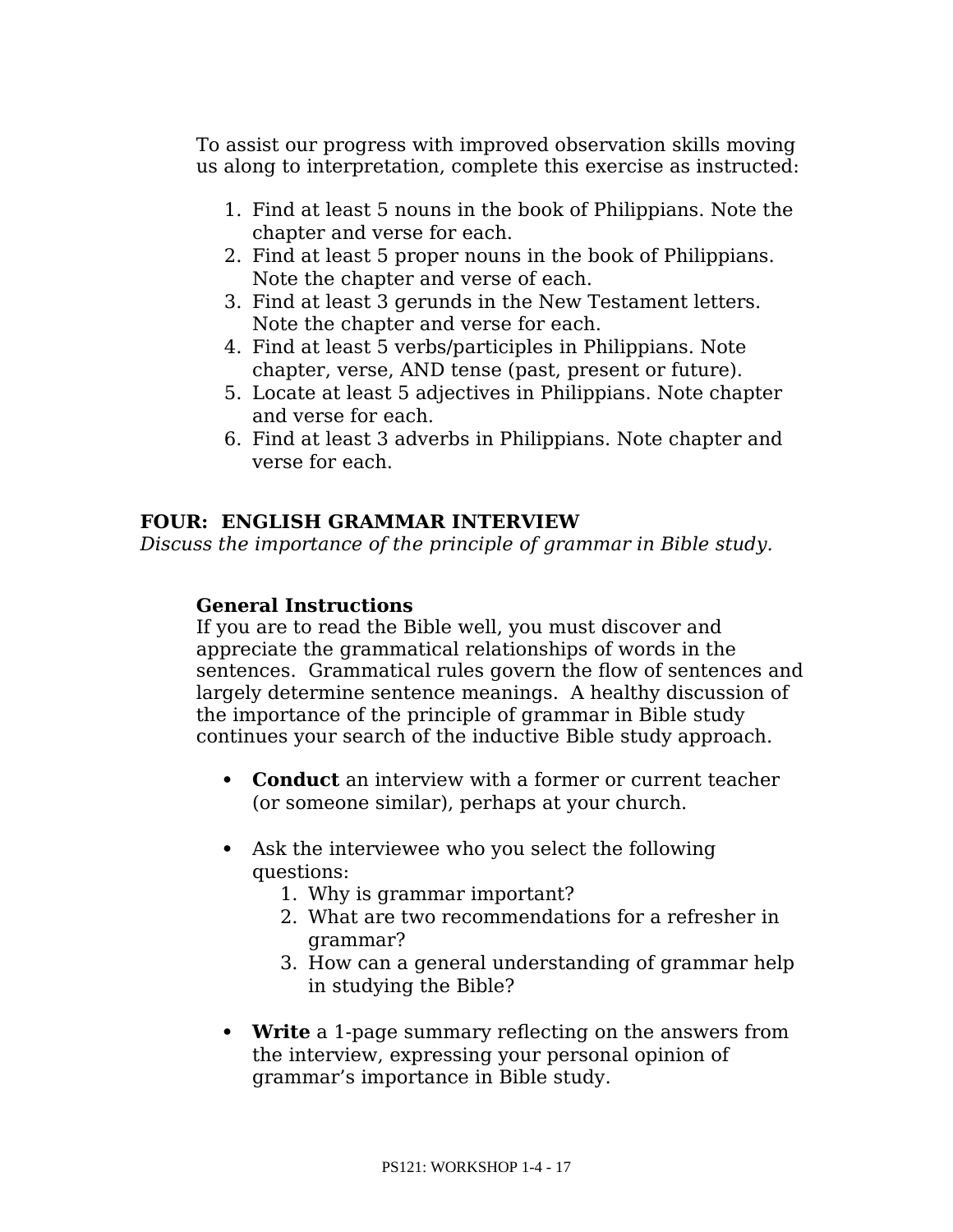o Provide an introductory paragraph describing the setting and the interviewee, using a frst name only.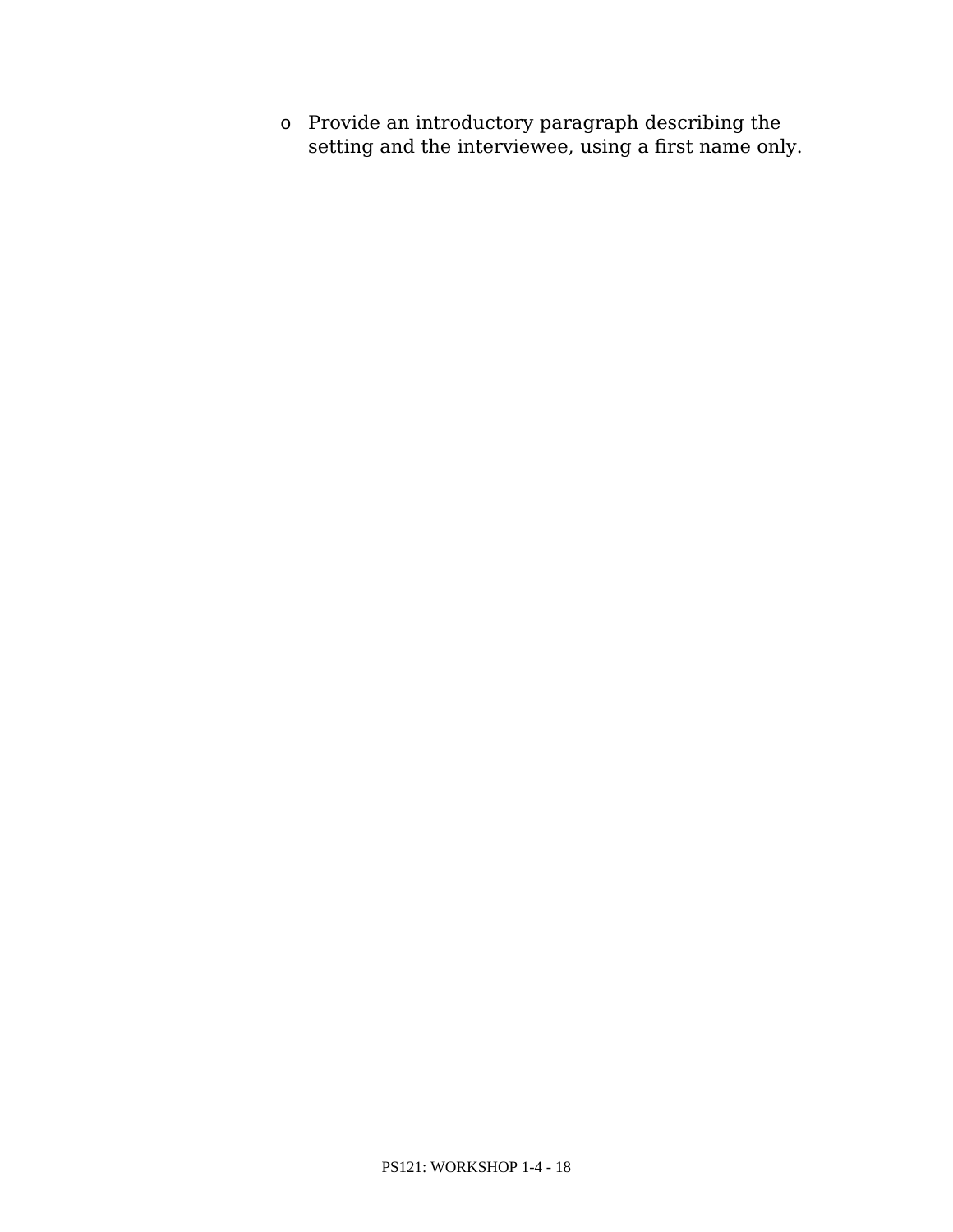# **WORKSHOP FOUR OBJECTIVES**

**At the completion of this workshop, the student should be able to:**

- 1. Summarize the overall book context.
- 2. Outline the immediate book context.
- 3. Interpret fgure of speech meanings.

### **WORKSHOP FOUR CHECKLIST**

| <b>Preparation</b> | Read Chapters 5 & 10 of the Korver<br>textbook<br>Read Chapters 8-12, 24-25, 36 of the<br>Hendricks & Hendricks textbook<br>Read the book of Philippians |
|--------------------|----------------------------------------------------------------------------------------------------------------------------------------------------------|
| <b>Discussion</b>  | <b>Overall Book Context Discussion</b>                                                                                                                   |
| <b>Submissions</b> | Immediate Book Context Exercise<br>Figure of Speech Case Study                                                                                           |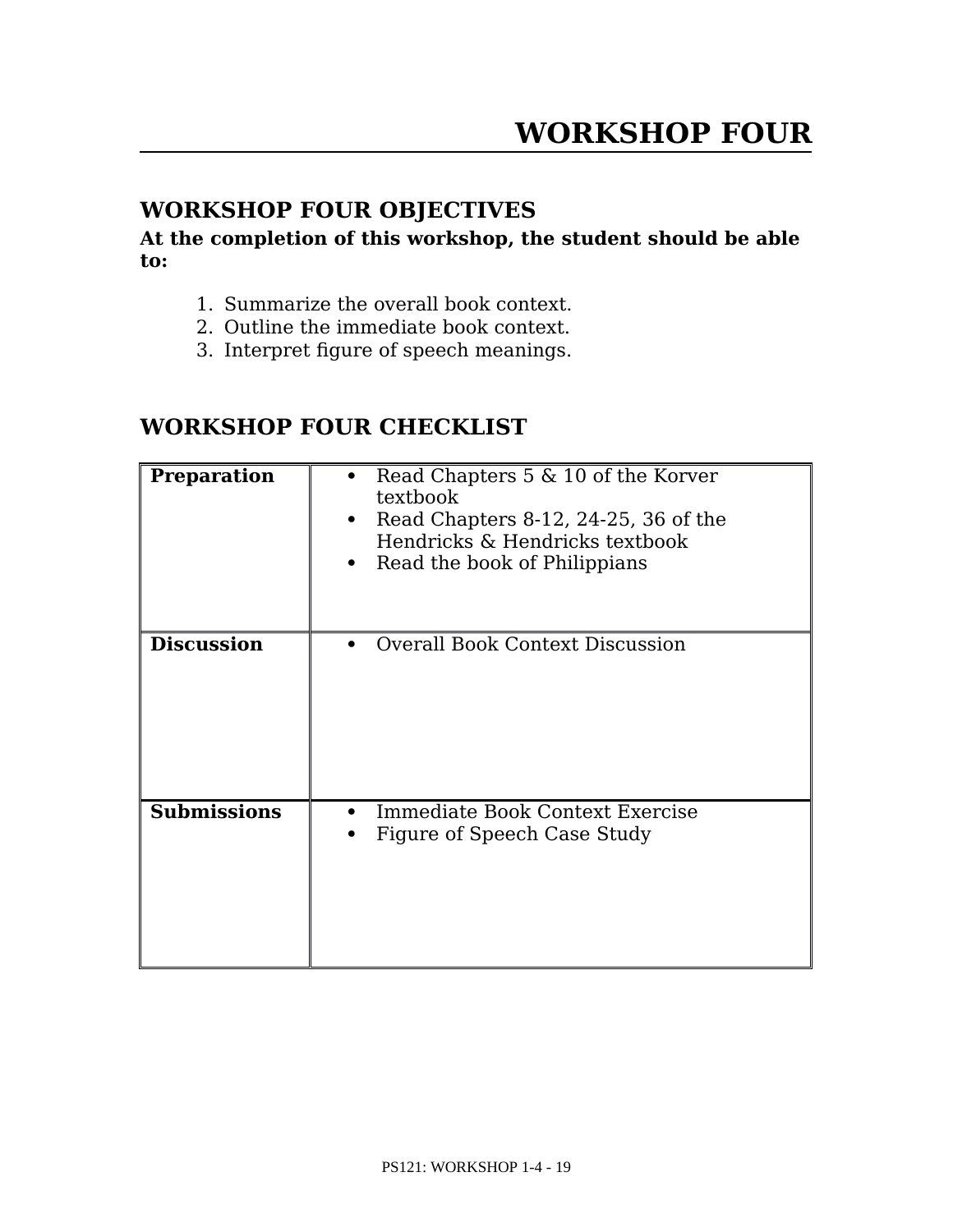# **WORKSHOP FOUR ACTIVITIES**

This week, let's continue to honor and respect the Bible by acknowledging context and in particular, the Book context box. Learn all you can about context. This is the heart of inductive Bible study. Additionally, we will learn how to honor the principle of plain meaning even when interpreting fgures of speech.

#### **ONE: OVERALL BOOK CONTEXT DISCUSSION**

*Summarize the overall book context.*

#### **Instructions**

This assignment continues with the heart of your chosen text of study. It is the context box labeled as most important as it looks at the surrounding portions of your text of study. By continuing to exercise the skill of observation you will open the doors leading you inductively into the very text of your study.

- **Read** the book of Philippians
- **Discover** the Overall Book context for Philippians by establishing two parts.
	- o First, discover the book theme and state it in 15 words or less.
	- o Second, discover the book purpose and state it in 15 words or less.

Pay special attention to the Korver textbook pertaining to this subject and literally follow the 15 words or less limits. Provide the theme for the book of Philippians in 15 words or less. Provide the purpose for the book of Philippians in 15 words or less. Remember this about the theme and purpose:

Theme answers the question, "What the book is about?" Purpose answers the question, "Why was the book written?"

 **Discuss** the theme and purpose you identifed for Philippians.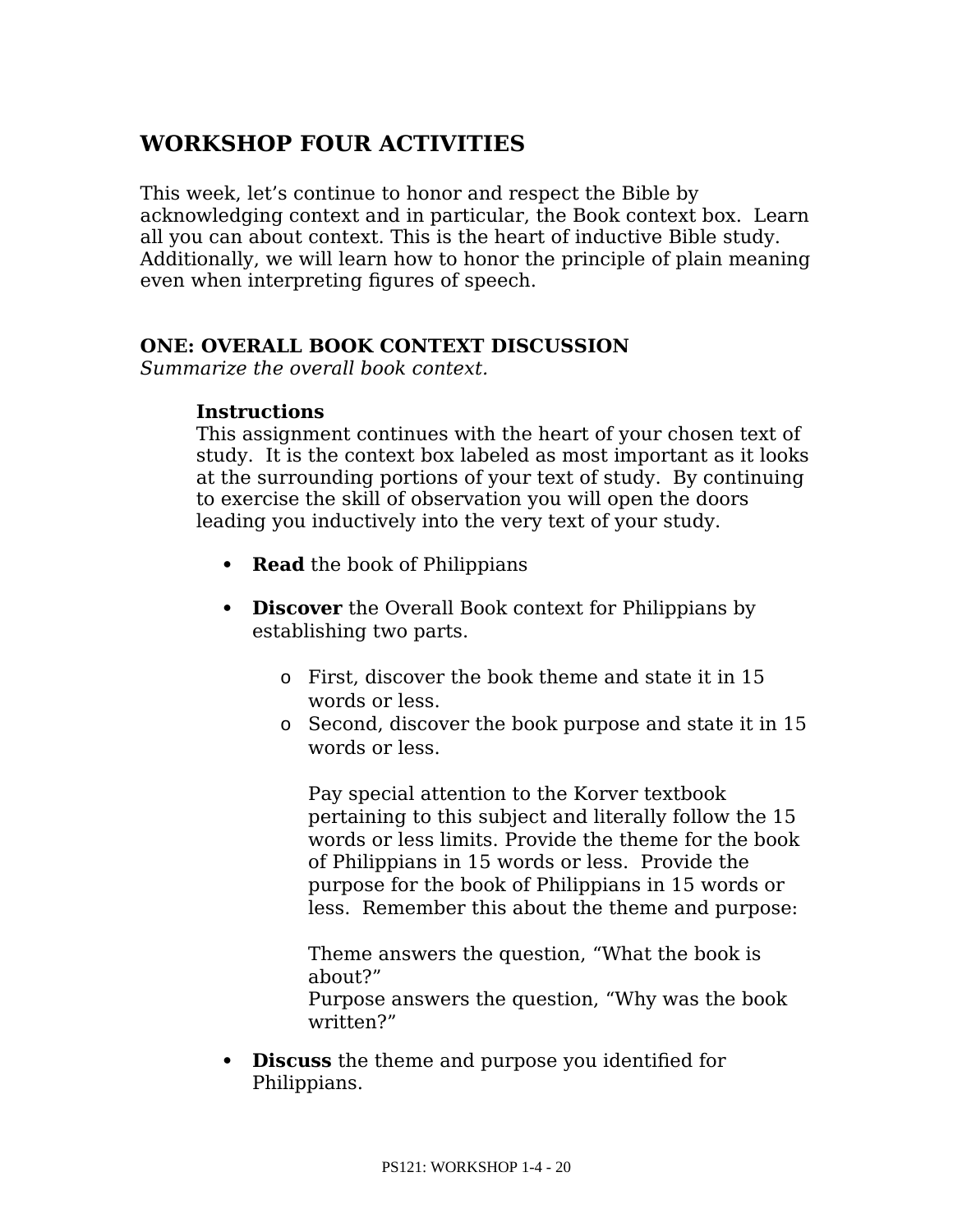#### **TWO: IMMEDIATE BOOK CONTEXT EXERCISE**

*Outline the immediate book context.*

#### **Instructions**

This assignment continues in the heart of your chosen text of study. By continuing to exercise the skill of observation you will open the doors leading you inductively into the very text of your study.

- **Discover** the Immediate Context by dividing the book of Philippians into paragraphs using Hendricks Chapters 24- 25 as a guide, though you are not required to use a chart form.
- **Assign** references for each paragraph and provide a theme for each paragraph in eight words or less. You may simply list the paragraphs if you would prefer. The NASV recommended for this class gives you a suggested guide by indicating paragraphs by placing the numbers in bold. For example, in chapter one, their recommended paragraphs are as follows: vs 1-2, 3-11, 12-26, and 27-30. Note also their recommendation sometimes crosses chapter divisions (2:19-3:1). This can serve as a guide but is not absolute. There simply is no one answer for how many paragraphs are necessary except you defnitely should have more than 4 paragraphs. See the example below for simply listing the paragraph divisions with themes.

Immediate Context

- 1. 1:1-2 Paul's greeting to the church at Philippi (Note the theme is eight words or less)
- 2. 1:3-11 Paul's prayer of thanksgiving for the Philippians

#### **THREE: FIGURE OF SPEECH CASE STUDY**

*Interpret fgure of speech meanings.*

#### **Instructions**

Even though the Bible employs fgurative language in numerous fgures of speech, each one has a literal meaning in context. In order to understand the message conveyed in the fgure of